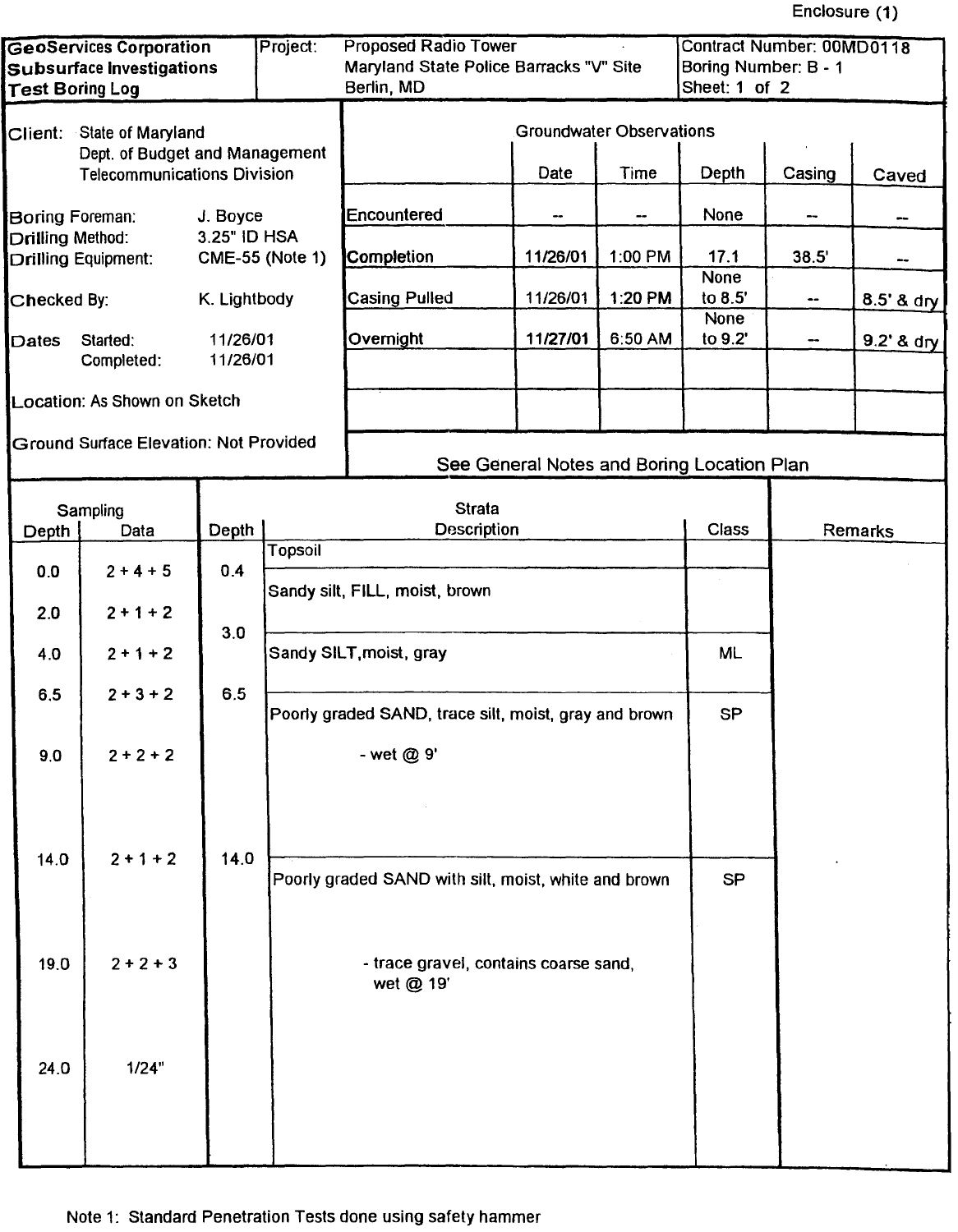|       | <b>GeoServices Corporation</b> |       | Project:<br>Proposed Radio Tower           |               | Contract Number: 00MD0118 |  |  |
|-------|--------------------------------|-------|--------------------------------------------|---------------|---------------------------|--|--|
|       | Subsurface Investigations      |       | Marlyand State Police Barracks "V" Site    |               | Boring Number: B - 1      |  |  |
|       | <b>Test Boring Log</b>         |       | Berlin, MD                                 | Sheet: 2 of 2 |                           |  |  |
|       |                                |       |                                            |               |                           |  |  |
|       | Sampling                       |       | <b>Strata</b>                              |               |                           |  |  |
| Depth | Data                           | Depth | <b>Description</b>                         | Class         |                           |  |  |
|       |                                |       |                                            |               | Remarks                   |  |  |
| 29.0  | $2 + 4 + 4$                    | 29.0  |                                            |               |                           |  |  |
|       |                                |       | Poorly graded SAND with gravel, wet, white | SP            |                           |  |  |
|       |                                |       |                                            |               |                           |  |  |
|       |                                |       |                                            |               |                           |  |  |
|       |                                |       |                                            |               |                           |  |  |
| 34.0  | $4 + 3 + 5$                    |       | - trace silt below 34'                     |               |                           |  |  |
|       |                                |       |                                            |               |                           |  |  |
|       |                                |       |                                            |               |                           |  |  |
| 38.5  | $4 + 5 + 8$                    |       |                                            |               |                           |  |  |
|       |                                |       |                                            |               |                           |  |  |
|       |                                | 40.0  |                                            |               |                           |  |  |
|       |                                |       |                                            |               |                           |  |  |
|       |                                |       | Bottom of Boring @ 40'                     |               |                           |  |  |
|       |                                |       |                                            |               |                           |  |  |
|       |                                |       |                                            |               |                           |  |  |
|       |                                |       |                                            |               |                           |  |  |
|       |                                |       |                                            |               |                           |  |  |
|       |                                |       |                                            |               |                           |  |  |
|       |                                |       |                                            |               |                           |  |  |
|       |                                |       |                                            |               |                           |  |  |
|       |                                |       |                                            |               |                           |  |  |
|       |                                |       |                                            |               |                           |  |  |
|       |                                |       |                                            |               |                           |  |  |
|       |                                |       |                                            |               |                           |  |  |
|       |                                |       |                                            |               |                           |  |  |
|       |                                |       |                                            |               |                           |  |  |
|       |                                |       |                                            |               |                           |  |  |
|       |                                |       |                                            |               |                           |  |  |
|       |                                |       |                                            |               |                           |  |  |
|       |                                |       |                                            |               |                           |  |  |
|       |                                |       |                                            |               |                           |  |  |
|       |                                |       |                                            |               |                           |  |  |
|       |                                |       |                                            |               |                           |  |  |
|       |                                |       |                                            |               |                           |  |  |
|       |                                |       |                                            |               |                           |  |  |
|       |                                |       |                                            |               |                           |  |  |
|       |                                |       |                                            |               |                           |  |  |
|       |                                |       |                                            |               |                           |  |  |
|       |                                |       |                                            |               |                           |  |  |
|       |                                |       |                                            |               |                           |  |  |
|       |                                |       |                                            |               |                           |  |  |
|       |                                |       |                                            |               |                           |  |  |
|       |                                |       |                                            |               |                           |  |  |
|       |                                |       |                                            |               |                           |  |  |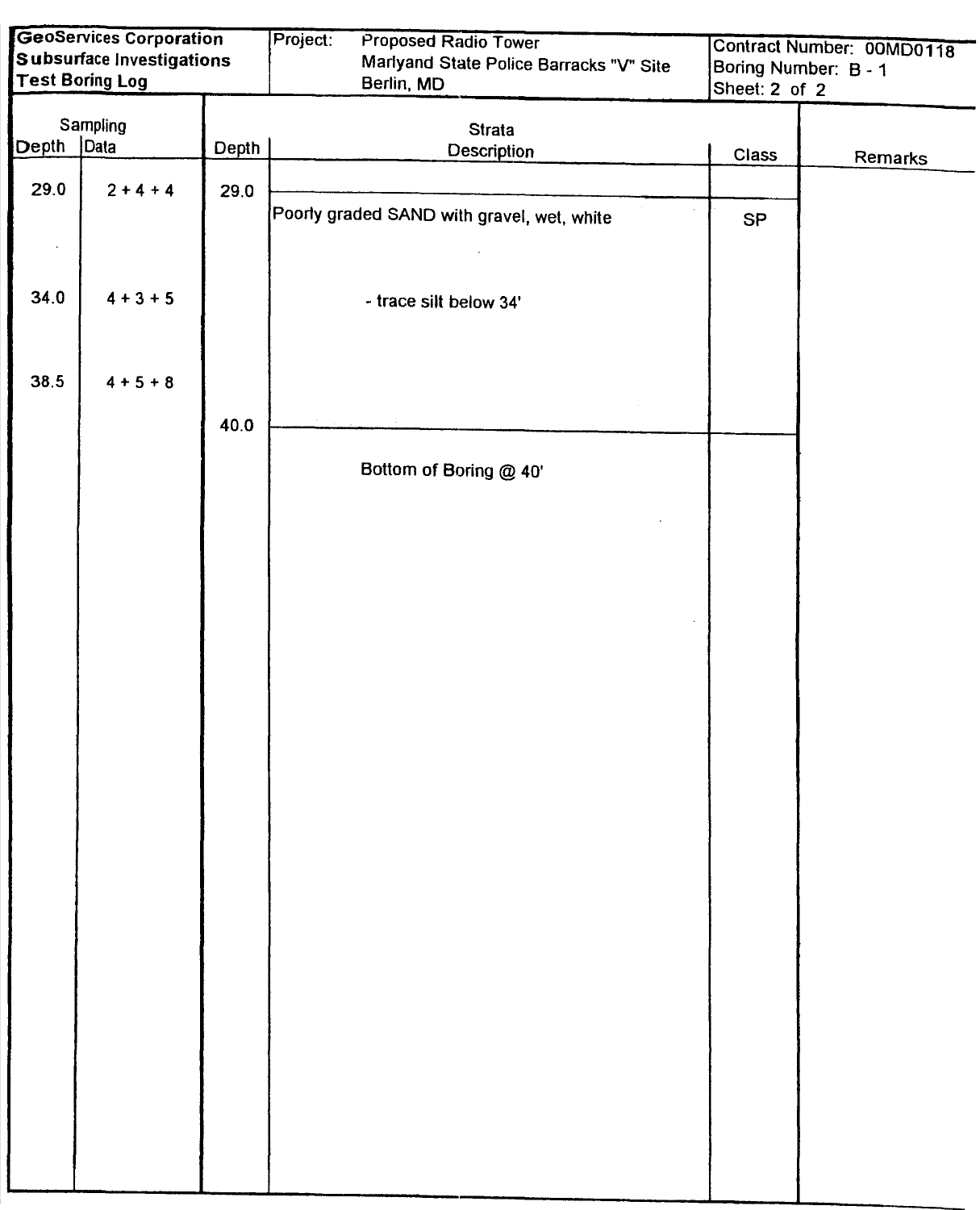| <b>GeoServices Corporation</b>                                       |                                               |              | Project:               | <b>Proposed Radio Tower</b>                                                  |                   |                          | <b>Contract Number: 00MD0118</b>      |                             |         |  |
|----------------------------------------------------------------------|-----------------------------------------------|--------------|------------------------|------------------------------------------------------------------------------|-------------------|--------------------------|---------------------------------------|-----------------------------|---------|--|
| Subsurface Investigations<br><b>Test Boring Log</b>                  |                                               |              |                        | Maryland State Police Barracks "V" Site<br>Berlin, MD                        |                   |                          | Boring Number: B - 2<br>Sheet: 1 of 2 |                             |         |  |
|                                                                      |                                               |              |                        |                                                                              |                   |                          |                                       |                             |         |  |
| $C$ lient:                                                           | State of Maryland                             |              |                        | Groundwater Observations                                                     |                   |                          |                                       |                             |         |  |
| Dept. of Budget and Management<br><b>Telecommunications Division</b> |                                               |              | <b>Time</b><br>Date    |                                                                              |                   | Depth                    | Casing                                | Caved                       |         |  |
| Boring Foreman:                                                      |                                               | J. Boyce     |                        | Encountered                                                                  | ۰.                | $\overline{\phantom{a}}$ | None                                  | $\rightarrow$ $\rightarrow$ | --      |  |
| Drilling Method:                                                     | <b>Drilling Equipment:</b>                    | 3.25" ID HSA | <b>CME-55 (Note 1)</b> | Overnight (Note 2)                                                           | 11/27/01          | 6:50 AM                  | 14.8'                                 | 29'                         | --      |  |
| Checked By:                                                          |                                               | K. Lightbody |                        | Completion                                                                   | 11/27/01          | 7:20 AM                  | 17.1                                  | 38.5                        |         |  |
| Dates                                                                | Started:                                      | 11/26/01     |                        | <b>Casing Pulled</b>                                                         | 11/27/01          | 7:45 AM                  | 9.8'                                  | --                          | 11.1'   |  |
|                                                                      | Completed:                                    | 11/27/01     |                        | <b>Short Term</b>                                                            | 11/27/01          | 10:30 AM                 | 9.5'                                  | --                          | 10.1'   |  |
|                                                                      | Location: As Shown on Sketch                  |              |                        |                                                                              |                   |                          |                                       |                             |         |  |
|                                                                      | <b>Ground Surface Elevation: Not Provided</b> |              |                        |                                                                              | See General Notes |                          |                                       |                             |         |  |
|                                                                      |                                               |              |                        |                                                                              |                   |                          |                                       |                             |         |  |
| Depth                                                                | Sampling<br>Data                              | Depth        |                        | <b>Strata</b><br><b>Description</b>                                          |                   |                          | Class                                 |                             | Remarks |  |
|                                                                      |                                               |              | <b>Topsoil</b>         |                                                                              |                   |                          |                                       |                             |         |  |
| 0.0                                                                  | $2 + 7 + 6$                                   | 0.4          |                        | Silty SAND, moist, gray                                                      |                   |                          | <b>SM</b>                             |                             |         |  |
| 2.0                                                                  | $1 + 4 + 3$                                   |              |                        |                                                                              |                   |                          |                                       |                             |         |  |
| 4.0                                                                  | $3 + 4 + 4$                                   | 4.0          |                        | Poorly graded SAND, trace silt, moist, brown                                 | <b>SP</b>         |                          |                                       |                             |         |  |
| 6.5                                                                  | $2 + 4 + 7$                                   | 6.5          |                        | - silt layer @ 5'<br>Poorly graded SAND, moist, gray and brown<br>- wet @ 9' |                   |                          | <b>SP</b>                             |                             |         |  |
| 9.0                                                                  | $3 + 4 + 5$                                   |              |                        |                                                                              |                   |                          |                                       |                             |         |  |
|                                                                      |                                               |              |                        |                                                                              |                   |                          |                                       |                             |         |  |
| 14.0                                                                 | $2 + 2 + 2$                                   | 13.0         |                        | Poorly graded SAND, trace silt, wet, white and brown<br>- trace gravel @ 14' |                   |                          | <b>SP</b>                             |                             |         |  |
|                                                                      |                                               |              |                        |                                                                              |                   |                          |                                       |                             |         |  |
| 19.0                                                                 | $2 + 1 + 2$                                   |              |                        |                                                                              |                   |                          |                                       |                             |         |  |
| 24.0                                                                 | $1 + 1 + 1$                                   |              |                        |                                                                              |                   |                          |                                       |                             |         |  |
|                                                                      |                                               |              |                        |                                                                              |                   |                          |                                       |                             |         |  |

Note 1: Standard Penetration Tests done using safety hammer

Note 2: Boring was started on 11/26/01 and drilled to 29 ft. before stopping for the day. Water level was recorded on morning of 11/27/01 before drilling was continued.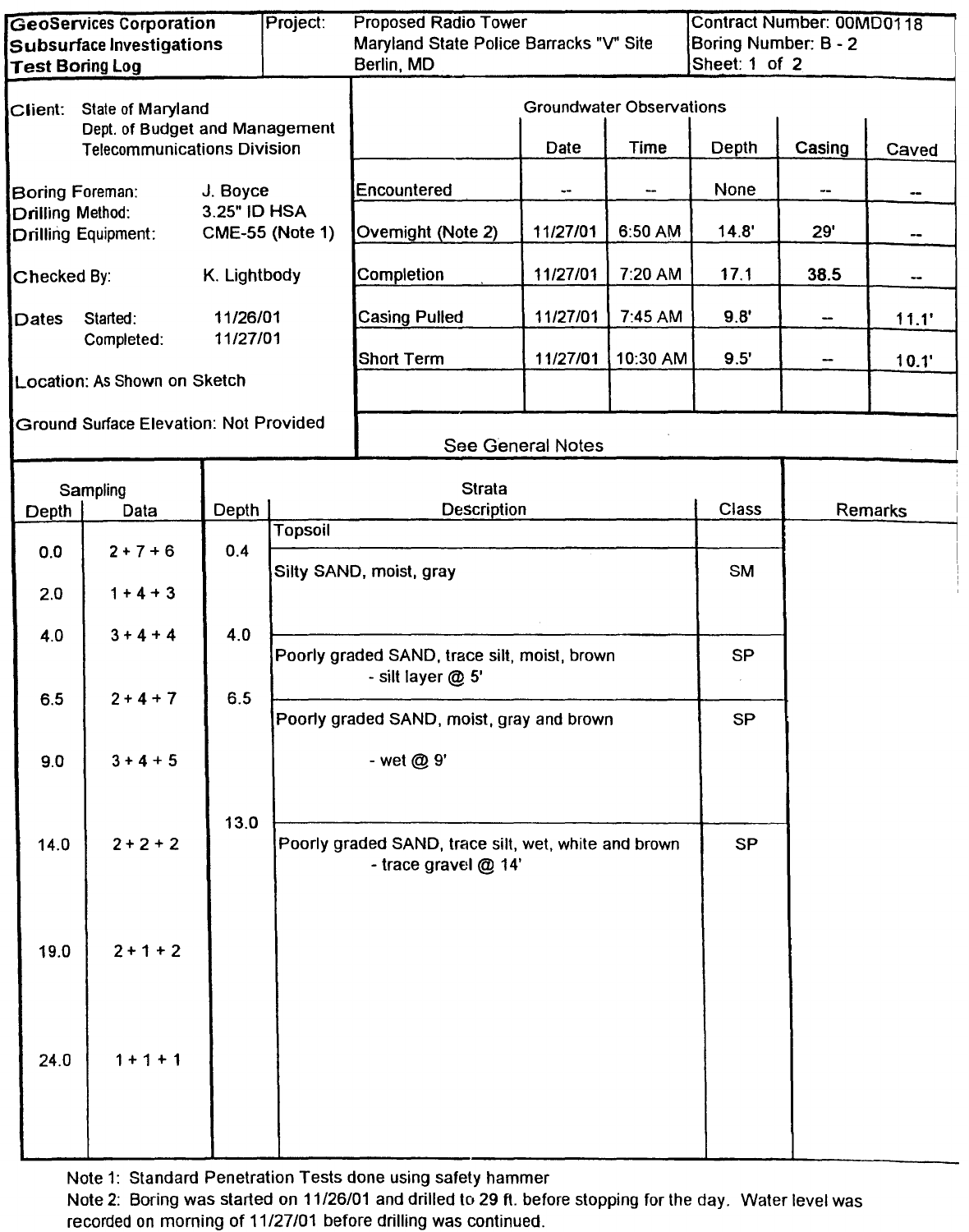| GeoServices Corporation<br>Subsurface Investigations |                        |       | Project:<br>Proposed Radio Tower |                                                       | Contract Number: 00MD0118             |         |  |
|------------------------------------------------------|------------------------|-------|----------------------------------|-------------------------------------------------------|---------------------------------------|---------|--|
|                                                      | <b>Test Boring Log</b> |       |                                  | Marlyand State Police Barracks "V" Site<br>Berlin, MD | Boring Number: B - 2<br>Sheet: 2 of 2 |         |  |
|                                                      |                        |       |                                  |                                                       |                                       |         |  |
|                                                      | Sampling               |       |                                  | <b>Strata</b>                                         |                                       |         |  |
| Depth                                                | Data                   | Depth |                                  | Description                                           | Class                                 | Remarks |  |
| 29.0                                                 | $2 + 2 + 4$            |       |                                  |                                                       |                                       |         |  |
| 34.0                                                 | $3 + 2 + 5$            |       |                                  | - trace gravel at 34'                                 |                                       |         |  |
| 38.5                                                 | $5 + 6 + 5$            | 39.5  |                                  |                                                       |                                       |         |  |
|                                                      |                        | 40.0  |                                  | Fat CLAY, moist, gray                                 | <b>CH</b>                             |         |  |
|                                                      |                        |       |                                  | Bottom of Boring @ 40'                                |                                       |         |  |
|                                                      |                        |       |                                  |                                                       |                                       |         |  |
|                                                      |                        |       |                                  |                                                       |                                       |         |  |
|                                                      |                        |       |                                  |                                                       |                                       |         |  |
|                                                      |                        |       |                                  |                                                       |                                       |         |  |
|                                                      |                        |       |                                  |                                                       |                                       |         |  |
|                                                      |                        |       |                                  |                                                       |                                       |         |  |
|                                                      |                        |       |                                  |                                                       |                                       |         |  |
|                                                      |                        |       |                                  |                                                       |                                       |         |  |
|                                                      |                        |       |                                  |                                                       |                                       |         |  |
|                                                      |                        |       |                                  |                                                       |                                       |         |  |
|                                                      |                        |       |                                  |                                                       |                                       |         |  |
|                                                      |                        |       |                                  |                                                       |                                       |         |  |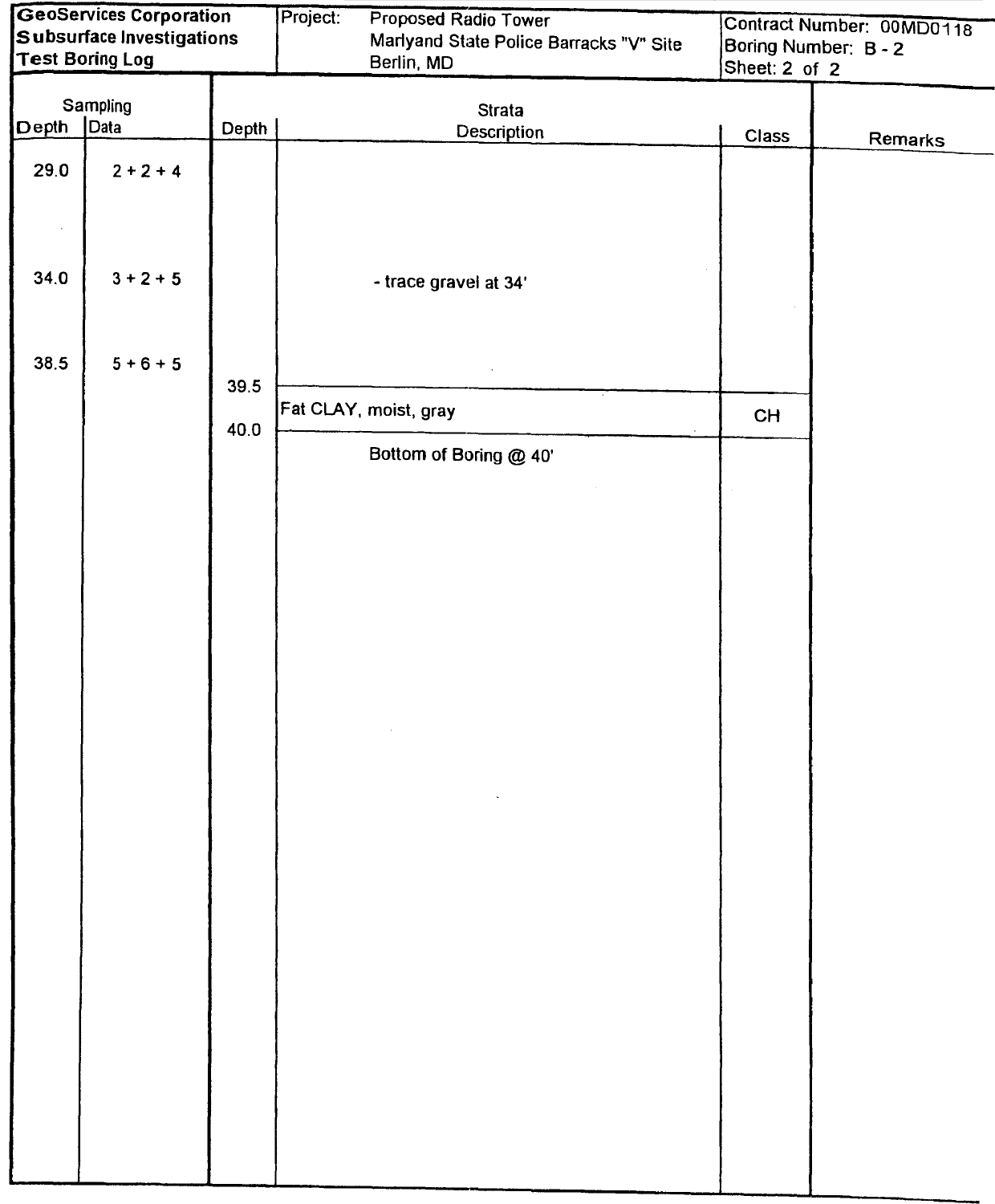| <b>GeoServices Corporation</b><br><b>Subsurface Investigations</b> |                                               |                        | Project:       | <b>Proposed Radio Tower</b><br>Maryland State Police Barracks "V" Site |                                            |                                   | Contract Number: 00MD0118<br>Boring Number: B - 3 |               |         |  |
|--------------------------------------------------------------------|-----------------------------------------------|------------------------|----------------|------------------------------------------------------------------------|--------------------------------------------|-----------------------------------|---------------------------------------------------|---------------|---------|--|
| <b>Test Boring Log</b>                                             |                                               |                        |                | Berlin, MD                                                             |                                            |                                   |                                                   | Sheet: 1 of 2 |         |  |
| Client: State of Maryland<br>Dept. of Budget and Management        |                                               |                        |                | <b>Groundwater Observations</b>                                        |                                            |                                   |                                                   |               |         |  |
| <b>Telecommunications Division</b>                                 |                                               |                        |                |                                                                        | Date                                       | <b>Time</b>                       | Depth                                             | Casing        | Caved   |  |
|                                                                    | J. Boyce<br>Boring Foreman:                   |                        |                | Encountered                                                            |                                            | --                                | <b>None</b>                                       |               |         |  |
| 3.25" ID HSA<br>Drilling Method:<br><b>Drilling Equipment:</b>     |                                               | <b>CME-55 (Note 1)</b> | Completion     | 11/27/01                                                               | 10:10 AM                                   | 17.5'                             | 38.5'                                             | --            |         |  |
| Checked By:                                                        |                                               | K. Lightbody           |                | <b>Casing Pulled</b>                                                   | 11/27/01                                   | 10:45 AM                          | 10.3'                                             | --            | 11.3'   |  |
| Dates                                                              | Started:<br>Completed:                        | 11/27/01<br>11/27/01   |                |                                                                        |                                            | <b>Backfilled Upon Completion</b> |                                                   |               |         |  |
|                                                                    | Location: As Shown on Sketch                  |                        |                |                                                                        |                                            |                                   |                                                   |               |         |  |
|                                                                    | <b>Ground Surface Elevation: Not Provided</b> |                        |                |                                                                        | See General Notes and Boring Location Plan |                                   |                                                   |               |         |  |
|                                                                    |                                               |                        |                |                                                                        |                                            |                                   |                                                   |               |         |  |
| Depth                                                              | Sampling<br>Data                              | Depth                  |                | <b>Strata</b><br><b>Description</b>                                    |                                            |                                   | Class                                             |               | Remarks |  |
| 0.0                                                                | $3 + 6 + 7$                                   |                        | <b>Topsoil</b> |                                                                        |                                            |                                   |                                                   |               |         |  |
| 2.0                                                                | $2 + 4 + 4$                                   | 1.0                    |                | Sandy SILT, moist, gray and brown                                      |                                            |                                   |                                                   |               |         |  |
| 4.0                                                                | $2 + 4 + 4$                                   | 5.0                    |                |                                                                        |                                            |                                   |                                                   |               |         |  |
| 6.5                                                                | $5 + 8 + 9$                                   | 6.0                    |                | Silty SAND, moist, brown and gray                                      | <b>SM</b>                                  |                                   |                                                   |               |         |  |
| 9.0                                                                | $5 + 6 + 7$                                   |                        |                | Poorly graded SAND, moist, brown                                       |                                            |                                   |                                                   |               |         |  |
|                                                                    |                                               |                        |                | - wet @ 9'                                                             |                                            |                                   |                                                   |               |         |  |
| 14.0                                                               | $2 + 1 + 2$                                   |                        |                | Poorly graded SAND with silt, wet, white and brown                     |                                            |                                   | <b>SP</b>                                         |               |         |  |
| 19.0                                                               | $2 + 2 + 3$                                   |                        |                | - contains silt pockets @ 19'                                          |                                            |                                   |                                                   |               |         |  |
| 24.0                                                               | $1 + 1 + 1$                                   |                        |                | - trace gravel @ 24'                                                   |                                            |                                   |                                                   |               |         |  |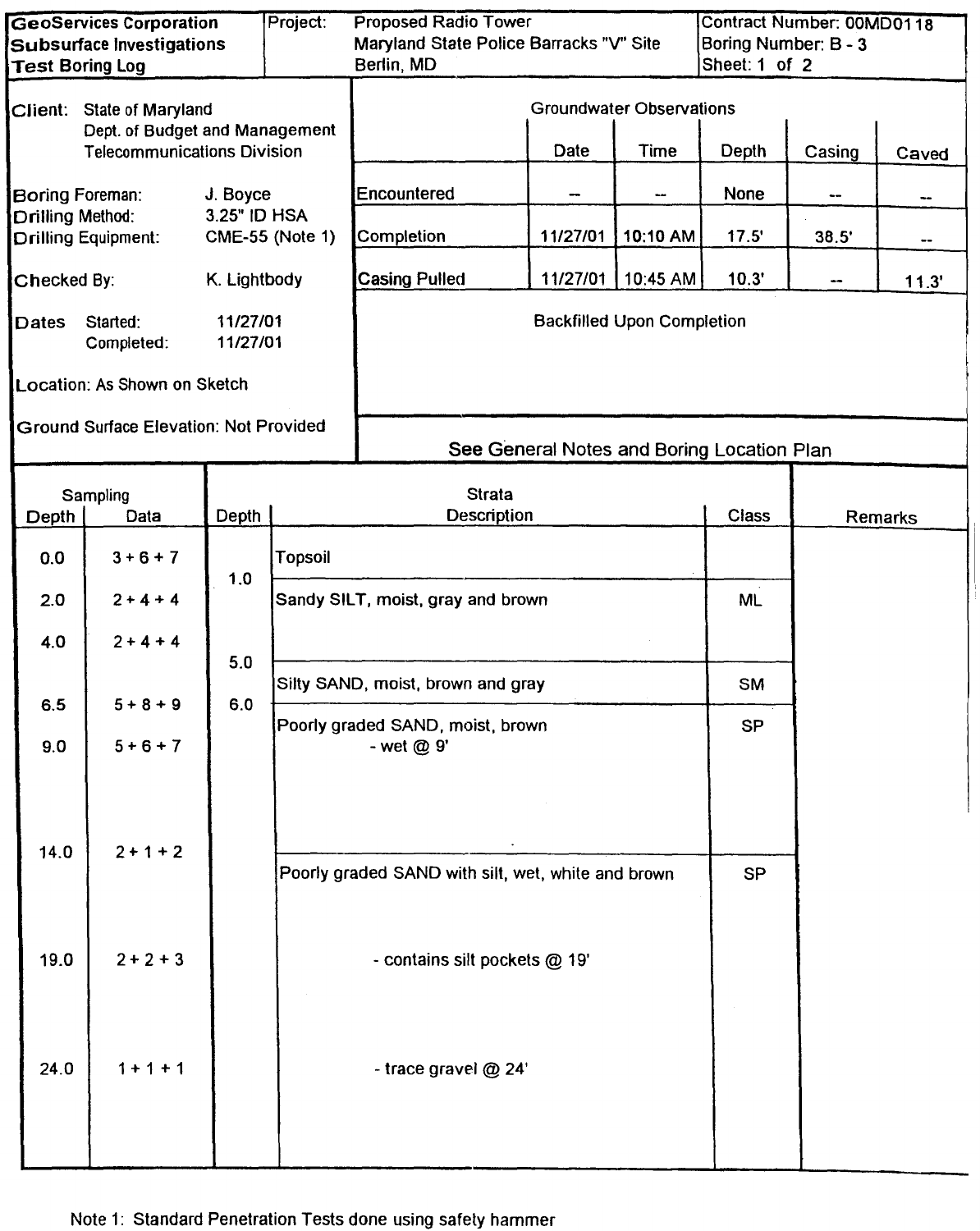| GeoServices Corporation<br><b>Subsurface Investigations</b> |                        |       | Project: | Proposed Radio Tower                                                                                                                                                                                                                                                                                                                                                                                                                                   | Contract Number: 00MD0118 |                      |  |
|-------------------------------------------------------------|------------------------|-------|----------|--------------------------------------------------------------------------------------------------------------------------------------------------------------------------------------------------------------------------------------------------------------------------------------------------------------------------------------------------------------------------------------------------------------------------------------------------------|---------------------------|----------------------|--|
|                                                             | <b>Test Boring Log</b> |       |          | Marlyand State Police Barracks "V" Site<br>Berlin, MD                                                                                                                                                                                                                                                                                                                                                                                                  |                           | Boring Number: B - 3 |  |
|                                                             |                        |       |          |                                                                                                                                                                                                                                                                                                                                                                                                                                                        | Sheet: 2 of 2             |                      |  |
|                                                             | Sampling               |       |          | <b>Strata</b>                                                                                                                                                                                                                                                                                                                                                                                                                                          |                           |                      |  |
| Depth                                                       | Data                   | Depth |          | <b>Description</b>                                                                                                                                                                                                                                                                                                                                                                                                                                     | Class                     | Remarks              |  |
| 29.0                                                        | $4 + 6 + 8$            |       |          |                                                                                                                                                                                                                                                                                                                                                                                                                                                        |                           |                      |  |
|                                                             |                        |       |          |                                                                                                                                                                                                                                                                                                                                                                                                                                                        |                           |                      |  |
|                                                             |                        |       |          |                                                                                                                                                                                                                                                                                                                                                                                                                                                        |                           |                      |  |
|                                                             |                        |       |          |                                                                                                                                                                                                                                                                                                                                                                                                                                                        |                           |                      |  |
| 34.0                                                        | $4 + 1 + 3$            |       |          |                                                                                                                                                                                                                                                                                                                                                                                                                                                        |                           |                      |  |
|                                                             |                        |       |          |                                                                                                                                                                                                                                                                                                                                                                                                                                                        |                           |                      |  |
|                                                             |                        |       |          |                                                                                                                                                                                                                                                                                                                                                                                                                                                        |                           |                      |  |
| 38.5                                                        | $5 + 8 + 8$            |       |          |                                                                                                                                                                                                                                                                                                                                                                                                                                                        |                           |                      |  |
|                                                             |                        |       |          |                                                                                                                                                                                                                                                                                                                                                                                                                                                        |                           |                      |  |
|                                                             |                        | 40.0  |          |                                                                                                                                                                                                                                                                                                                                                                                                                                                        |                           |                      |  |
|                                                             |                        |       |          |                                                                                                                                                                                                                                                                                                                                                                                                                                                        |                           |                      |  |
|                                                             |                        |       |          | Bottom of Boring @ 40'                                                                                                                                                                                                                                                                                                                                                                                                                                 |                           |                      |  |
|                                                             |                        |       |          |                                                                                                                                                                                                                                                                                                                                                                                                                                                        |                           |                      |  |
|                                                             |                        |       |          |                                                                                                                                                                                                                                                                                                                                                                                                                                                        |                           |                      |  |
|                                                             |                        |       |          |                                                                                                                                                                                                                                                                                                                                                                                                                                                        |                           |                      |  |
|                                                             |                        |       |          |                                                                                                                                                                                                                                                                                                                                                                                                                                                        |                           |                      |  |
|                                                             |                        |       |          |                                                                                                                                                                                                                                                                                                                                                                                                                                                        |                           |                      |  |
|                                                             |                        |       |          |                                                                                                                                                                                                                                                                                                                                                                                                                                                        |                           |                      |  |
|                                                             |                        |       |          |                                                                                                                                                                                                                                                                                                                                                                                                                                                        |                           |                      |  |
|                                                             |                        |       |          |                                                                                                                                                                                                                                                                                                                                                                                                                                                        |                           |                      |  |
|                                                             |                        |       |          |                                                                                                                                                                                                                                                                                                                                                                                                                                                        |                           |                      |  |
|                                                             |                        |       |          |                                                                                                                                                                                                                                                                                                                                                                                                                                                        |                           |                      |  |
|                                                             |                        |       |          |                                                                                                                                                                                                                                                                                                                                                                                                                                                        |                           |                      |  |
|                                                             |                        |       |          |                                                                                                                                                                                                                                                                                                                                                                                                                                                        |                           |                      |  |
|                                                             |                        |       |          |                                                                                                                                                                                                                                                                                                                                                                                                                                                        |                           |                      |  |
|                                                             |                        |       |          |                                                                                                                                                                                                                                                                                                                                                                                                                                                        |                           |                      |  |
|                                                             |                        |       |          |                                                                                                                                                                                                                                                                                                                                                                                                                                                        |                           |                      |  |
|                                                             |                        |       |          | $\mathcal{L}(\mathcal{L}^{\mathcal{L}})$ and $\mathcal{L}^{\mathcal{L}}$ are the set of the set of $\mathcal{L}^{\mathcal{L}}$                                                                                                                                                                                                                                                                                                                         |                           |                      |  |
|                                                             |                        |       |          |                                                                                                                                                                                                                                                                                                                                                                                                                                                        |                           |                      |  |
|                                                             |                        |       |          | $\label{eq:2.1} \frac{1}{\sqrt{2}}\left(\frac{1}{\sqrt{2}}\right)^{2} \left(\frac{1}{\sqrt{2}}\right)^{2} \left(\frac{1}{\sqrt{2}}\right)^{2} \left(\frac{1}{\sqrt{2}}\right)^{2} \left(\frac{1}{\sqrt{2}}\right)^{2} \left(\frac{1}{\sqrt{2}}\right)^{2} \left(\frac{1}{\sqrt{2}}\right)^{2} \left(\frac{1}{\sqrt{2}}\right)^{2} \left(\frac{1}{\sqrt{2}}\right)^{2} \left(\frac{1}{\sqrt{2}}\right)^{2} \left(\frac{1}{\sqrt{2}}\right)^{2} \left(\$ |                           |                      |  |
|                                                             |                        |       |          | $\mathcal{L}^{\mathcal{L}}(\mathcal{L}^{\mathcal{L}})$ and $\mathcal{L}^{\mathcal{L}}(\mathcal{L}^{\mathcal{L}})$ and $\mathcal{L}^{\mathcal{L}}(\mathcal{L}^{\mathcal{L}})$ and $\mathcal{L}^{\mathcal{L}}(\mathcal{L}^{\mathcal{L}})$                                                                                                                                                                                                                |                           |                      |  |
|                                                             |                        |       |          |                                                                                                                                                                                                                                                                                                                                                                                                                                                        |                           |                      |  |
|                                                             |                        |       |          |                                                                                                                                                                                                                                                                                                                                                                                                                                                        |                           |                      |  |
|                                                             |                        |       |          |                                                                                                                                                                                                                                                                                                                                                                                                                                                        |                           |                      |  |
|                                                             |                        |       |          |                                                                                                                                                                                                                                                                                                                                                                                                                                                        |                           |                      |  |
|                                                             |                        |       |          |                                                                                                                                                                                                                                                                                                                                                                                                                                                        |                           |                      |  |
|                                                             |                        |       |          |                                                                                                                                                                                                                                                                                                                                                                                                                                                        |                           |                      |  |
|                                                             |                        |       |          |                                                                                                                                                                                                                                                                                                                                                                                                                                                        |                           |                      |  |